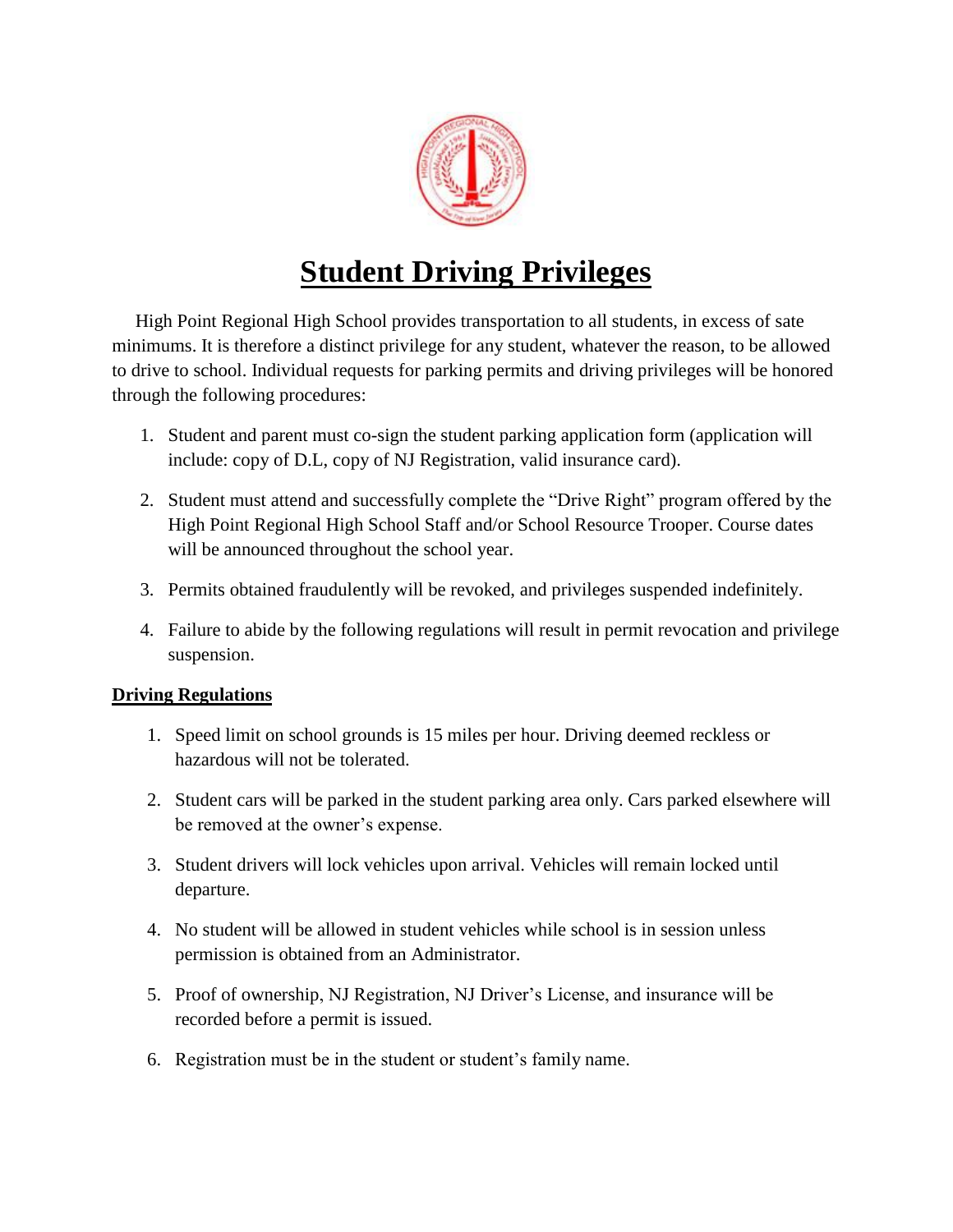- 7. Permission is given only to the student named on the application to transport himself/herself to school. Students may not drive other student's vehicles at any time.
- 8. High Point Regional High School assumes no responsibilities in allowing these privileges, and reserves the right to revoke them at any time for any reason. The Administration has the final decision in the loss of privileges.
- 9. Students who develop a **pattern** of arriving to school or class late (three or more times) will lose the privilege of driving to school for a period of time (usually starts with two weeks. Please be aware that after the  $5<sup>th</sup>$  unexcused late, driving privileges will be revoked for 2 weeks. Every late after that will result in loss of privileges for one month.
- 10. High Point reserves the right to search vehicles on campus when deemed necessary. Information, illegal items, or controlled substances will be turned over to the NJSP
- 11. Students with a GDL (Probationary License) must follow all provisional guidelines. The first violation will result in loss of privilege for 2 weeks: the second will result in loss of privilege permanently.
- 12. Unsafe driving incidents reported to the administration by faculty, staff, community members, etc. will result in suspension of driving privileges, usually for a period of 2 weeks, but the final decision is decided by the administration or designee.
- 13. Students who become involved in an inappropriate situation after school as a result of having been granted driving privileges may face disciplinary action and/or loss of driving privileges
- 14. Inappropriate behavior by passengers of student drivers will become the responsibility of the student operator, who may face disciplinary actions and/or loss of driving privileges
- 15. Students' grades are reviewed by the administration at the end of each marking period. Students' failing one or more courses will lose their driving privileges until progress reports for the next marking period that the student is passing all classes.
- 16. Students,' who attain No Credit status due to excessive absences, will have their driving privileges revoked. Should they produce documentation that removes them from the No Credit list, driving privileges will be reinstated. If there is no valid documentation, driving privileges will remain suspended.
- 17. Any student who is suspended from school for any infraction will lose their driving privileges for a minimum of 2 weeks. Subsequent Suspensions will also result in the loss of driving privileges for an extended period of time.